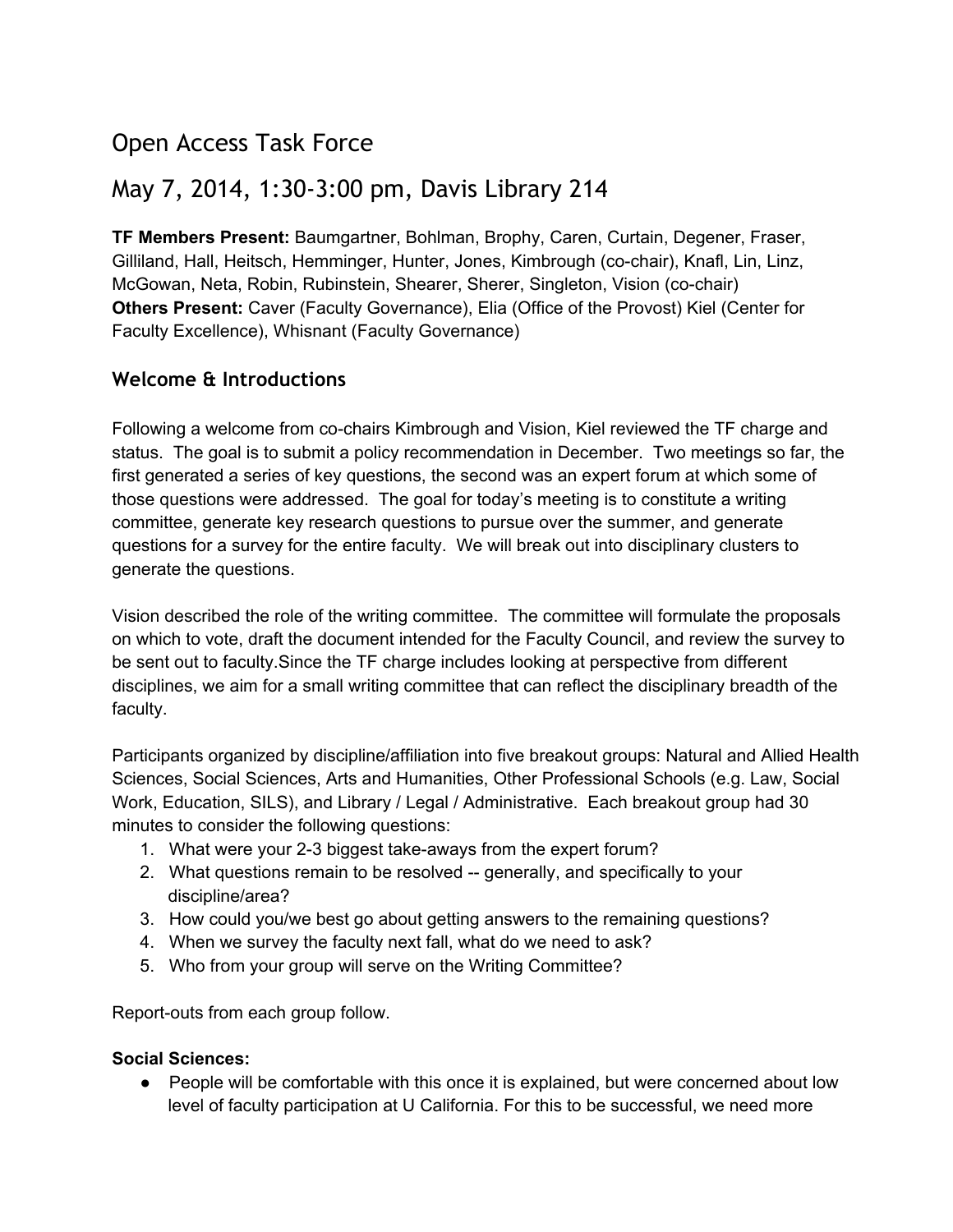explanation of what the difference is between what we are proposing and what's already happening. How revolutionary (or not) is this, really? Faculty will need to understand this better and be better educated in order to make this work.

- Should this be a Chapel Hill only or a UNC system-wide policy?
- How would a faculty member go about acquiring the rights over each publication? Vision explained that just by virtue of being on the faculty after the resolution is passed, the rights specified would apply to all that you subsequently publish should you choose to exercise them, e.g. by depositing a manuscript in the repository.
- How does the university get a copy of the article, or even find out that the article exists? Vision noted that annual reporting is the only time we really "tell" our departments or the university that publication has happened, and this could be a time when this would occur. McGowan expressed concern that getting this information out of the reporting system might be technically difficult. Another worry to address is that this could be seen as a burden and lead to faculty pushback.

#### **Natural and Allied Health Sciences:**

- One lesson learned is that this is well trodden ground, and we have the opportunity to look at what policies other institutions have rather than creating one from scratch.
- Another lesson is that these policies are not only about open access, but about authors retaining the rights to re-use their own work. Authors inadvertently give away rights they don't want to give away and we would do well to raise awareness of that. The question for the policy is how best to craft the rights-retention language. Question about how to reduce the burden on scholars who are already publishing in open access journals -that's an issue in our group as well as in the professional schools.
- Much infrastructure already exists in the biomedical & natural sciences for open access through journals, funder-mandated repositories, and preprint archives (e.g. PLoS, PubMedCentral, and arXiv, respectively). In NIH-funded fields, an institutional repository is largely superfluous, and an institutional policy would not be disruptive. Vision noted, however, that the rights retained could differ from those reserved by NIH through PubMed Central. For OA journals, funders can pay fees that cover peer review, again making a repository superfluous for dissemination. In implementation of this policy, how can we take advantage of the infrastructure and business models already in place to avoid unnecessary burden on those already publishing open access?

#### **Humanities & Fine Arts:**

- A key take-home message from the expert forum was that you as a faculty member are systematically reserving rights for later use and your university is backing you up. That may be somewhat separable from using a repository to make your work available for dissemination in the future.
- How to avoid damaging the sustainability of nonprofit and scholarly society publishers? If readers do not need to purchase subscriptions, what would be the business plan for continuing to support the costs of peer review?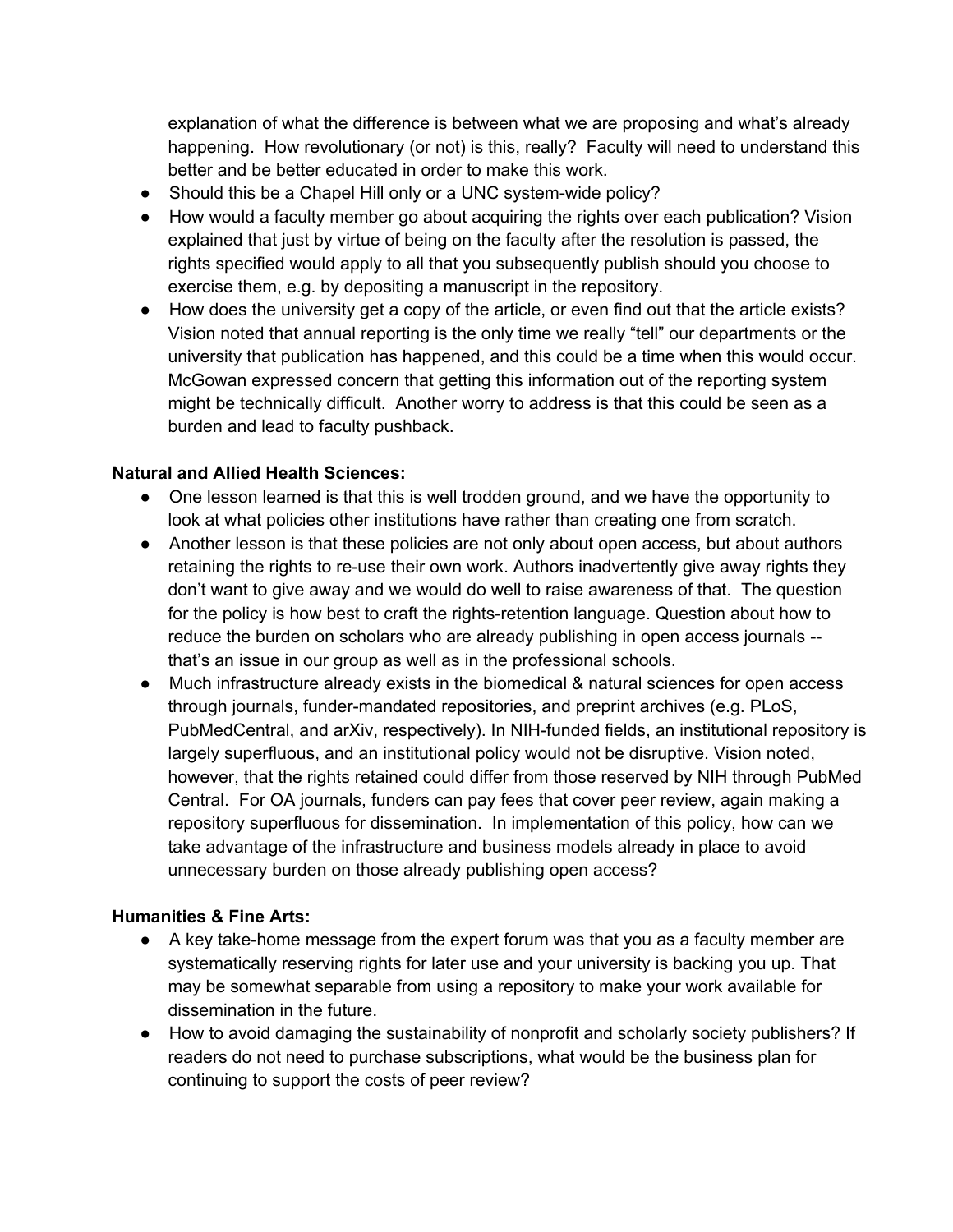- The idea was raised of allowing opt-out only for materials that are put in non-profit journals (or opt-in if they aren't). Concerns about trying to make distinctions between desired/undesired publishers were raised, and the complications of publishing relationships between nonprofit societies and commercial publishers.
- How to handle embedded copyrighted materials within a text that has been made open access? Is there an expectation that someone would negotiate/pay for rights to those materials and if so who?
- How to make sure the opt-out clause is robust?
- For survey, there is a desire to find out from humanities and fine arts faculty about their needs, expectations, and their publishing contexts and situations, in order understand whether/how their needs regarding the policy might differ from other disciplines.
- Should this be a Chapel Hill only or a UNC system-wide policy? How can we at least anticipate a system-wide effort? (The library group voiced agreement, noting the costs of separate vs combined infrastructure)
- Noted that it would be good to include in the report the reasons for open access, why people really want this and why they think it is good -- everything from use of public funds for research to predatory journals to whatever else -- the reasons vary.
- For the survey, try to determine those factors that affect whether someone likes or dislikes the policy, what are their fears, and what sorts of language would be useful to allay those fears.
- Would like to learn more about models in which universities pay directly for the costs of refereeing currently managed by scholarly journals. Others expressed concerns about the feasibility of this idea.

### **Professional Schools:**

- Noted the small percentage of faculty participation in OA and questioned how tthis could be improved. Discussed the need for ease of implementation and incentives.
- Echoed point of Natural and Allied Health Sciences that many faculty already publish some works in open access venues. Can these can be harvested without requiring faculty effort?
- Further questions about costs, benefits, and the business plan for "green" open access. Noted that this is related to the university's business model.
- How does having the leverage of a university policy work/help for individual faculty members?
- A number of university presses are disseminating works freely online after an embargo period, allowing the press to recoup costs with initial sales. How will presses that are already doing this respond to a requirement from a university that something be deposited at point of publication? Vision noted that immediate deposit does not necessarily require immediate availability, and there are choices in how embargoes can be implemented. Which raises the question as to how best to implement such emabargoes (Shearer suggests considering CDL as a model).